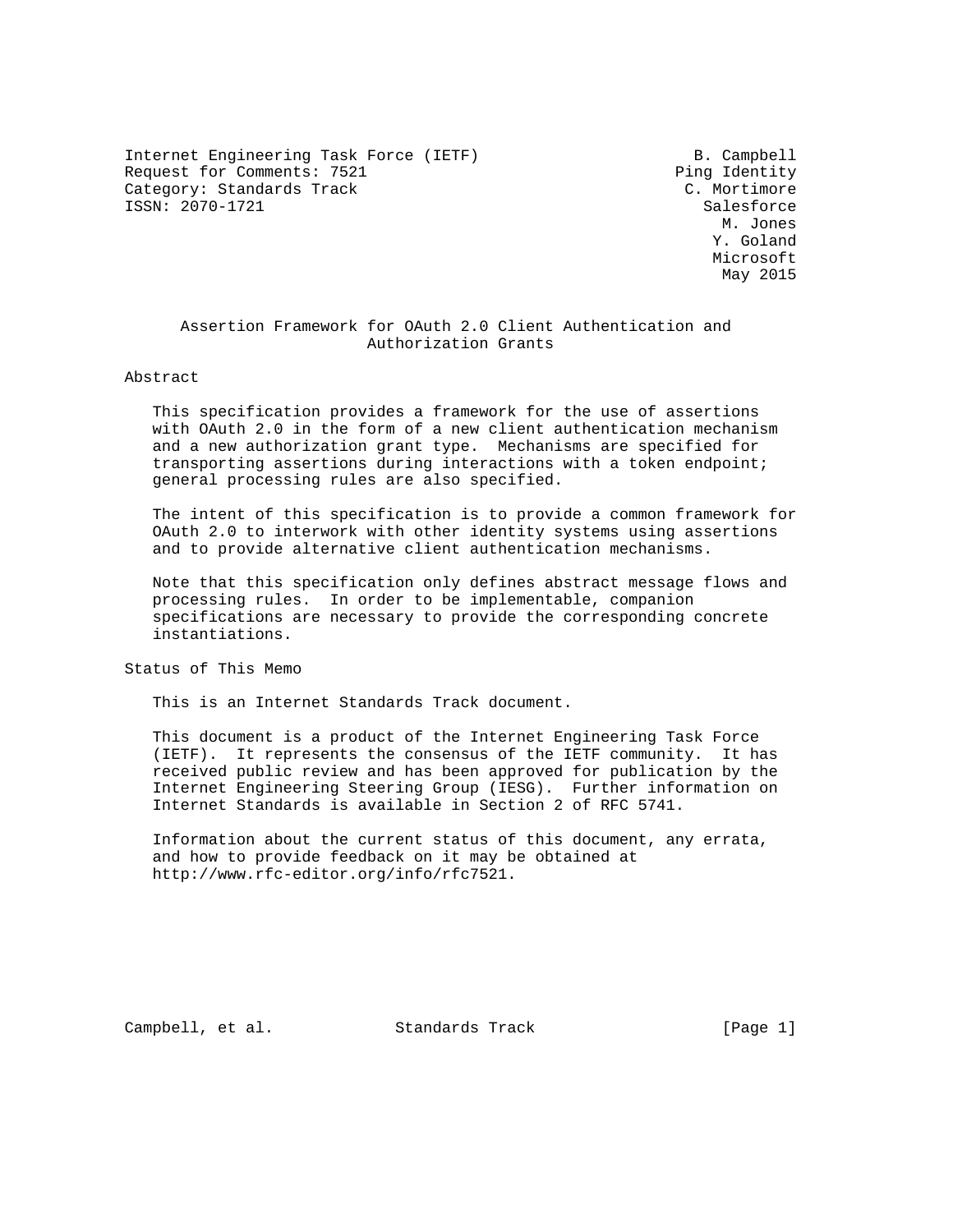# Copyright Notice

 Copyright (c) 2015 IETF Trust and the persons identified as the document authors. All rights reserved.

 This document is subject to BCP 78 and the IETF Trust's Legal Provisions Relating to IETF Documents (http://trustee.ietf.org/license-info) in effect on the date of

 publication of this document. Please review these documents carefully, as they describe your rights and restrictions with respect to this document. Code Components extracted from this document must include Simplified BSD License text as described in Section 4.e of the Trust Legal Provisions and are provided without warranty as described in the Simplified BSD License.

## Table of Contents

|  | 4.1. Using Assertions as Authorization Grants 7         |
|--|---------------------------------------------------------|
|  |                                                         |
|  | 4.2. Using Assertions for Client Authentication 9       |
|  |                                                         |
|  |                                                         |
|  |                                                         |
|  | 5.2. General Assertion Format and Processing Rules 12   |
|  |                                                         |
|  |                                                         |
|  | 6.2. Client Acting on Behalf of Itself 13               |
|  | 6.3. Client Acting on Behalf of a User 13               |
|  | 6.3.1. Client Acting on Behalf of an Anonymous User 14  |
|  | 7. Interoperability Considerations 14                   |
|  |                                                         |
|  |                                                         |
|  |                                                         |
|  | 8.3. Unauthorized Disclosure of Personal Information 16 |
|  |                                                         |
|  |                                                         |
|  | 9.1. "assertion" Parameter Registration 17              |
|  | "client_assertion" Parameter Registration 18<br>9.2.    |
|  | 9.3. "client assertion type" Parameter Registration 18  |
|  |                                                         |
|  |                                                         |
|  |                                                         |
|  |                                                         |
|  |                                                         |

Campbell, et al. Standards Track [Page 2]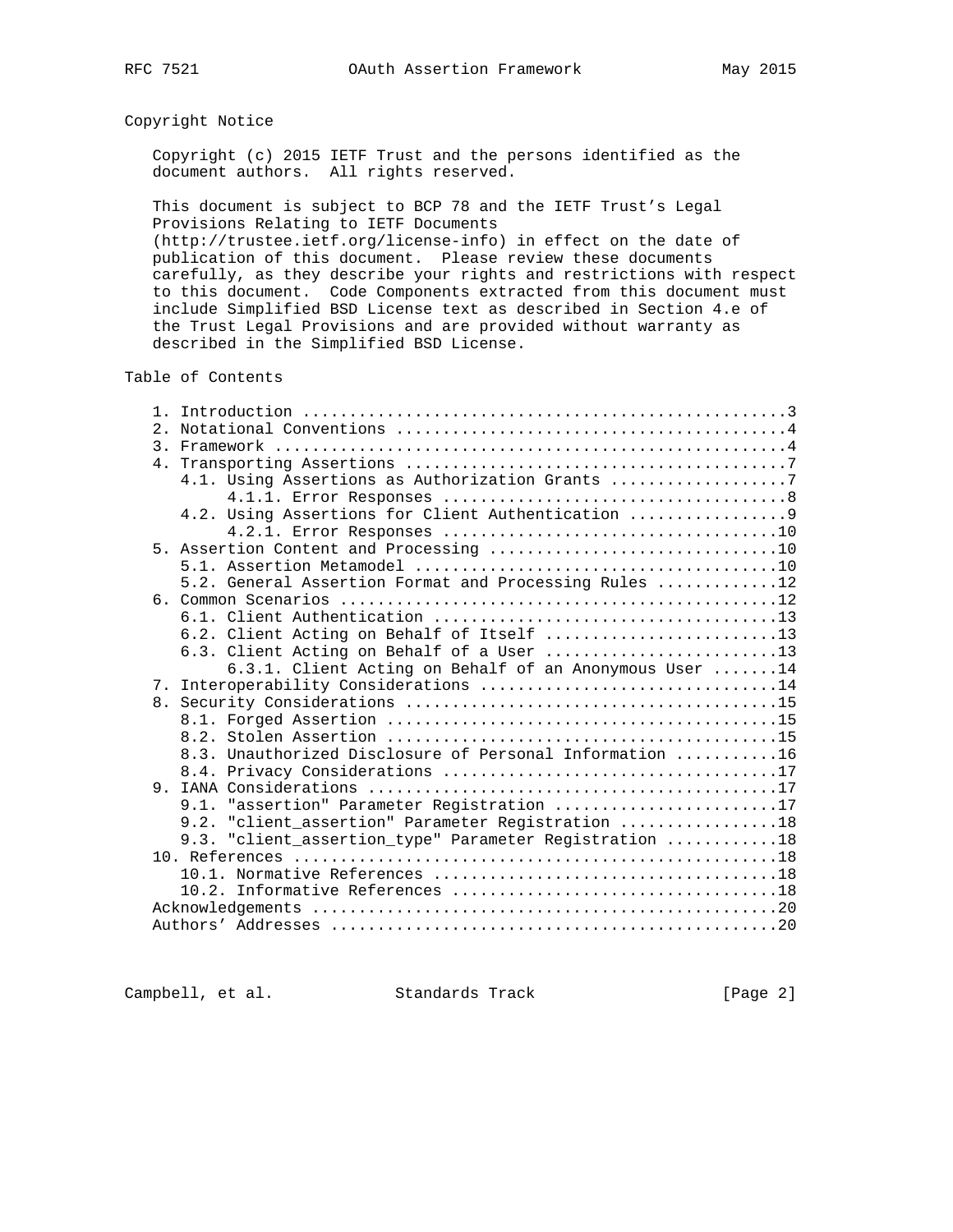## 1. Introduction

 An assertion is a package of information that facilitates the sharing of identity and security information across security domains. Section 3 provides a more detailed description of the concept of an assertion for the purpose of this specification.

 OAuth 2.0 [RFC6749] is an authorization framework that enables a third-party application to obtain limited access to a protected HTTP resource. In OAuth, those third-party applications are called clients; they access protected resources by presenting an access token to the HTTP resource. Access tokens are issued to clients by an authorization server with the (sometimes implicit) approval of the resource owner. These access tokens are typically obtained by exchanging an authorization grant, which represents the authorization granted by the resource owner (or by a privileged administrator). Several authorization grant types are defined to support a wide range of client types and user experiences. OAuth also provides an extensibility mechanism for defining additional grant types, which can serve as a bridge between OAuth and other protocol frameworks.

 This specification provides a general framework for the use of assertions as authorization grants with OAuth 2.0. It also provides a framework for assertions to be used for client authentication. It provides generic mechanisms for transporting assertions during interactions with an authorization server's token endpoint as well as general rules for the content and processing of those assertions. The intent is to provide an alternative client authentication mechanism (one that doesn't send client secrets) and to facilitate the use of OAuth 2.0 in client-server integration scenarios, where the end user may not be present.

 This specification only defines abstract message flows and processing rules. In order to be implementable, companion specifications are necessary to provide the corresponding concrete instantiations. For instance, "Security Assertion Markup Language (SAML) 2.0 Profile for OAuth 2.0 Client Authentication and Authorization Grants" [RFC7522] defines a concrete instantiation for Security Assertion Markup Language (SAML) 2.0 Assertions and "JSON Web Token (JWT) Profile for OAuth 2.0 Client Authentication and Authorization Grants" [RFC7523] defines a concrete instantiation for JWTs.

 Note: The use of assertions for client authentication is orthogonal to and separable from using assertions as an authorization grant. They can be used either in combination or separately. Client assertion authentication is nothing more than an alternative way for a client to authenticate to the token endpoint and must be used in conjunction with some grant type to form a complete and meaningful

Campbell, et al. Standards Track [Page 3]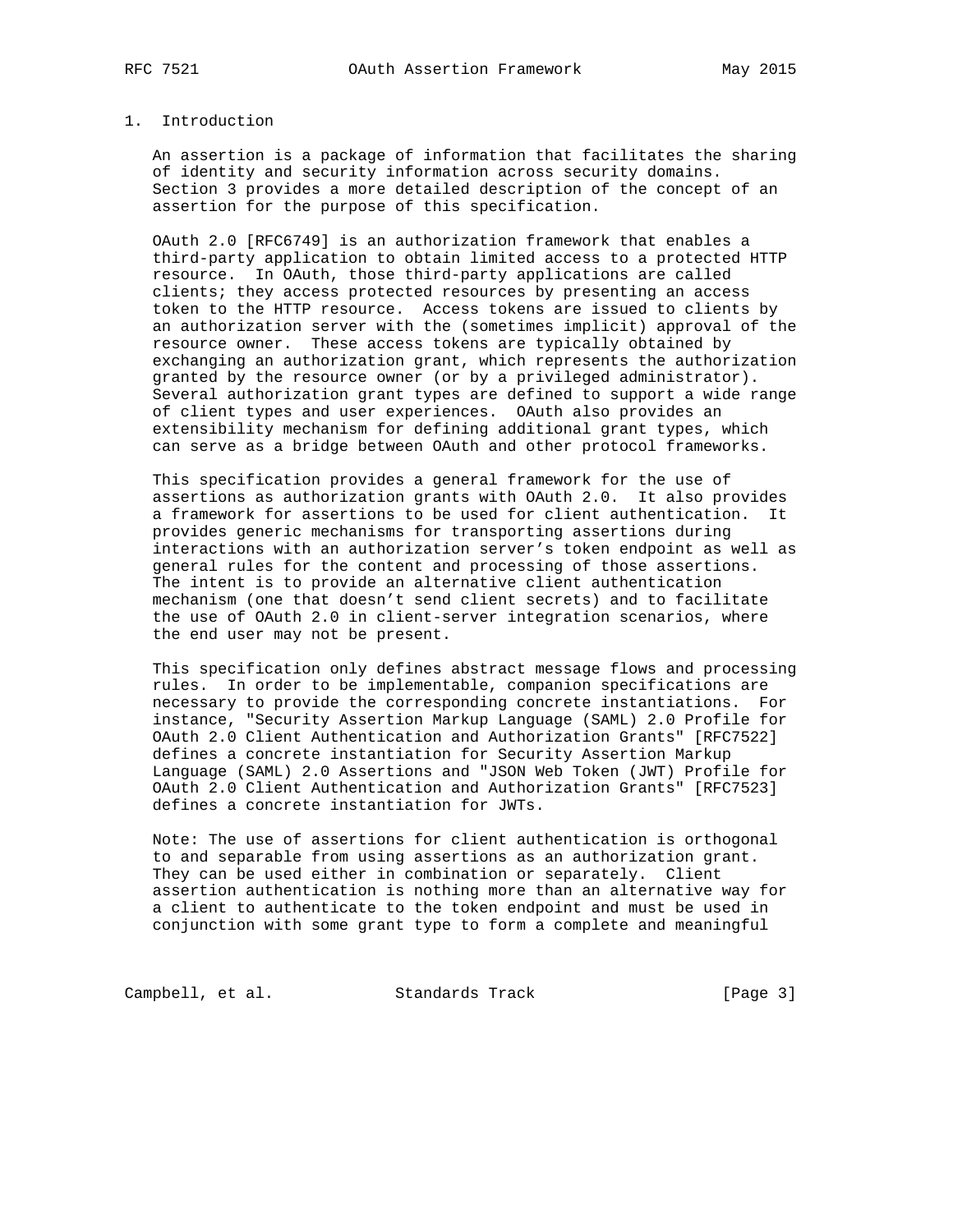protocol request. Assertion authorization grants may be used with or without client authentication or identification. Whether or not client authentication is needed in conjunction with an assertion authorization grant, as well as the supported types of client authentication, are policy decisions at the discretion of the authorization server.

## 2. Notational Conventions

 The key words "MUST", "MUST NOT", "REQUIRED", "SHALL", "SHALL NOT", "SHOULD", "SHOULD NOT", "RECOMMENDED", "MAY", and "OPTIONAL" in this document are to be interpreted as described in [RFC2119].

 Throughout this document, values are quoted to indicate that they are to be taken literally. When using these values in protocol messages, the quotes must not be used as part of the value.

## 3. Framework

 An assertion is a package of information that allows identity and security information to be shared across security domains. An assertion typically contains information about a subject or principal, information about the party that issued the assertion and when was it issued, and the conditions under which the assertion is to be considered valid, such as when and where it can be used.

 The entity that creates and signs or integrity-protects the assertion is typically known as the "Issuer", and the entity that consumes the assertion and relies on its information is typically known as the "Relying Party". In the context of this document, the authorization server acts as a relying party.

 Assertions used in the protocol exchanges defined by this specification MUST always be integrity protected using a digital signature or Message Authentication Code (MAC) applied by the issuer, which authenticates the issuer and ensures integrity of the assertion content. In many cases, the assertion is issued by a third party, and it must be protected against tampering by the client that presents it. An assertion MAY additionally be encrypted, preventing unauthorized parties (such as the client) from inspecting the content.

 Although this document does not define the processes by which the client obtains the assertion (prior to sending it to the authorization server), there are two common patterns described below.

Campbell, et al. Standards Track [Page 4]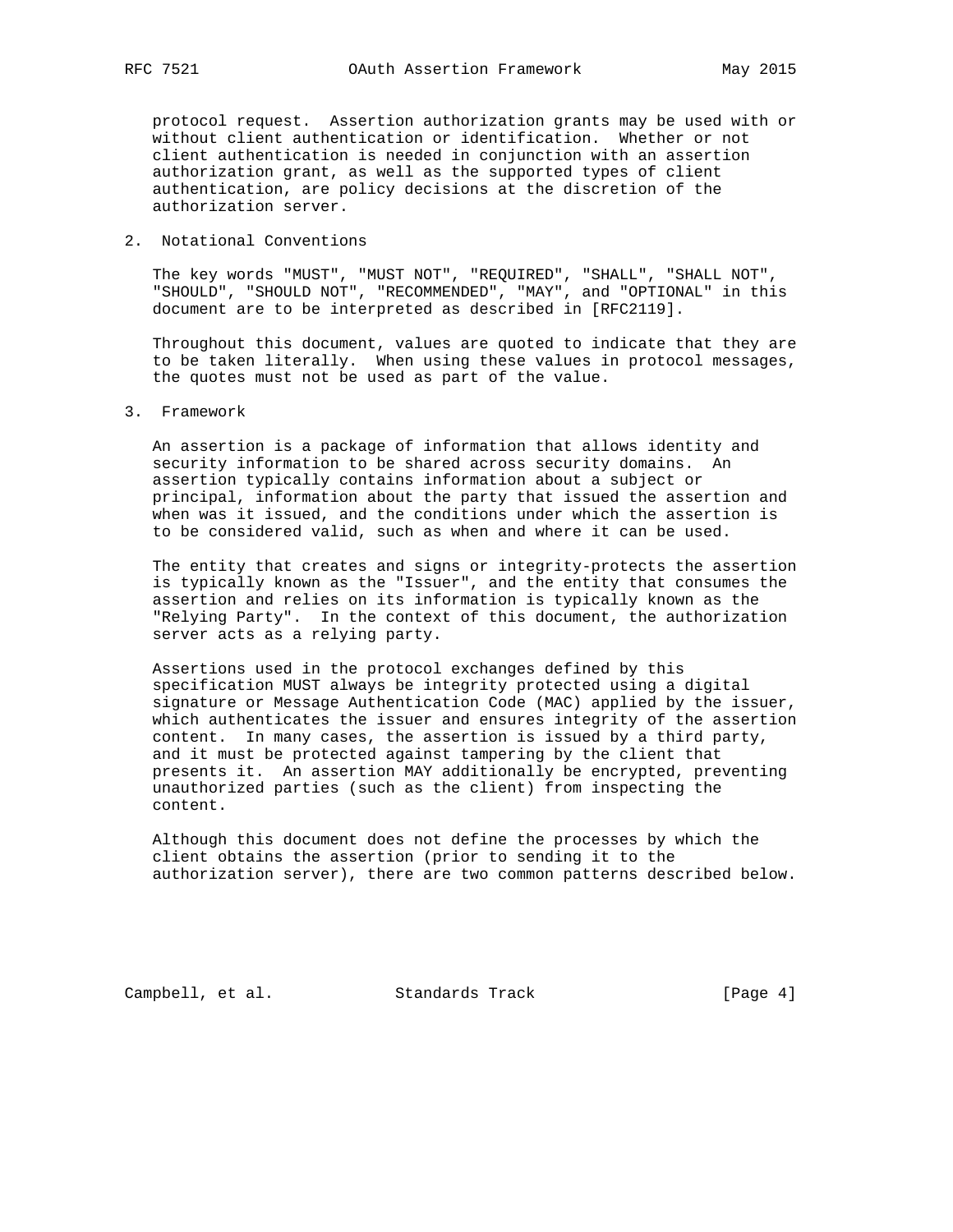In the first pattern, depicted in Figure 1, the client obtains an assertion from a third-party entity capable of issuing, renewing, transforming, and validating security tokens. Typically, such an entity is known as a "security token service" (STS) or just "token service", and a trust relationship (usually manifested in the exchange of some kind of key material) exists between the token service and the relying party. The token service is the assertion issuer; its role is to fulfill requests from clients, which present various credentials, and mint assertions as requested, fill them with appropriate information, and integrity-protect them with a signature or message authentication code. WS-Trust [OASIS.WS-Trust] is one available standard for requesting security tokens (assertions).



Figure 1: Assertion Created by Third Party

 In the second pattern, depicted in Figure 2, the client creates assertions locally. To apply the signatures or message authentication codes to assertions, it has to obtain key material: either symmetric keys or asymmetric key pairs. The mechanisms for obtaining this key material are beyond the scope of this specification.

 Although assertions are usually used to convey identity and security information, self-issued assertions can also serve a different purpose. They can be used to demonstrate knowledge of some secret, such as a client secret, without actually communicating the secret directly in the transaction. In that case, additional information included in the assertion by the client itself will be of limited value to the relying party, and for this reason, only a bare minimum of information is typically included in such an assertion, such as information about issuing and usage conditions.

Campbell, et al. Standards Track [Page 5]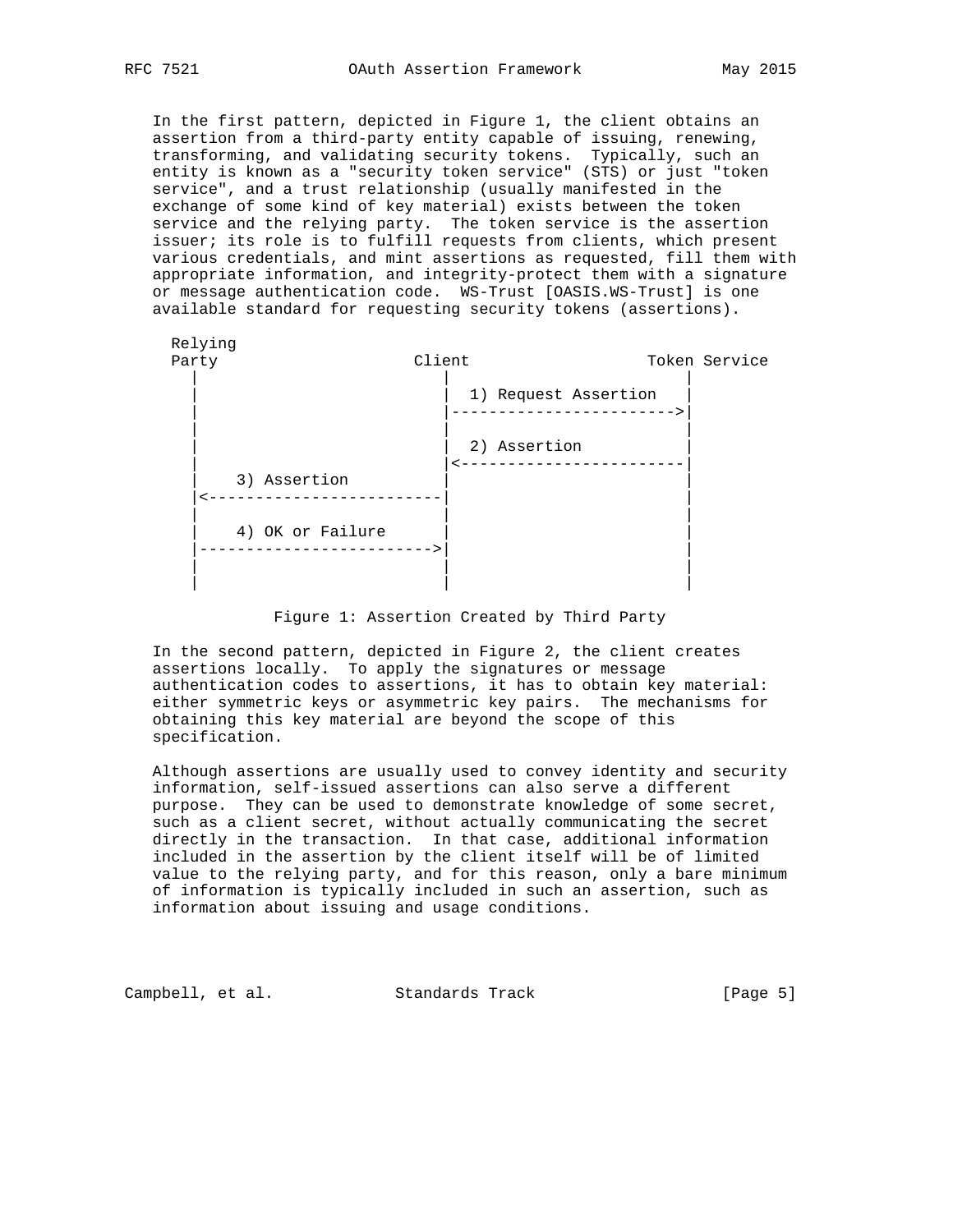

Figure 2: Self-Issued Assertion

 Deployments need to determine the appropriate variant to use based on the required level of security, the trust relationship between the entities, and other factors.

 From the perspective of what must be done by the entity presenting the assertion, there are two general types of assertions:

- 1. Bearer Assertions: Any entity in possession of a bearer assertion (the bearer) can use it to get access to the associated resources (without demonstrating possession of a cryptographic key). To prevent misuse, bearer assertions need to be protected from disclosure in storage and in transport. Secure communication channels are required between all entities to avoid leaking the assertion to unauthorized parties.
- 2. Holder-of-Key Assertions: To access the associated resources, the entity presenting the assertion must demonstrate possession of additional cryptographic material. The token service thereby binds a key identifier to the assertion, and the client has to demonstrate to the relying party that it knows the key corresponding to that identifier when presenting the assertion.

 The protocol parameters and processing rules defined in this document are intended to support a client presenting a bearer assertion to an authorization server. They are not directly suitable for use with holder-of-key assertions. While they could be used as a baseline for a holder-of-key assertion system, there would be a need for

Campbell, et al. Standards Track [Page 6]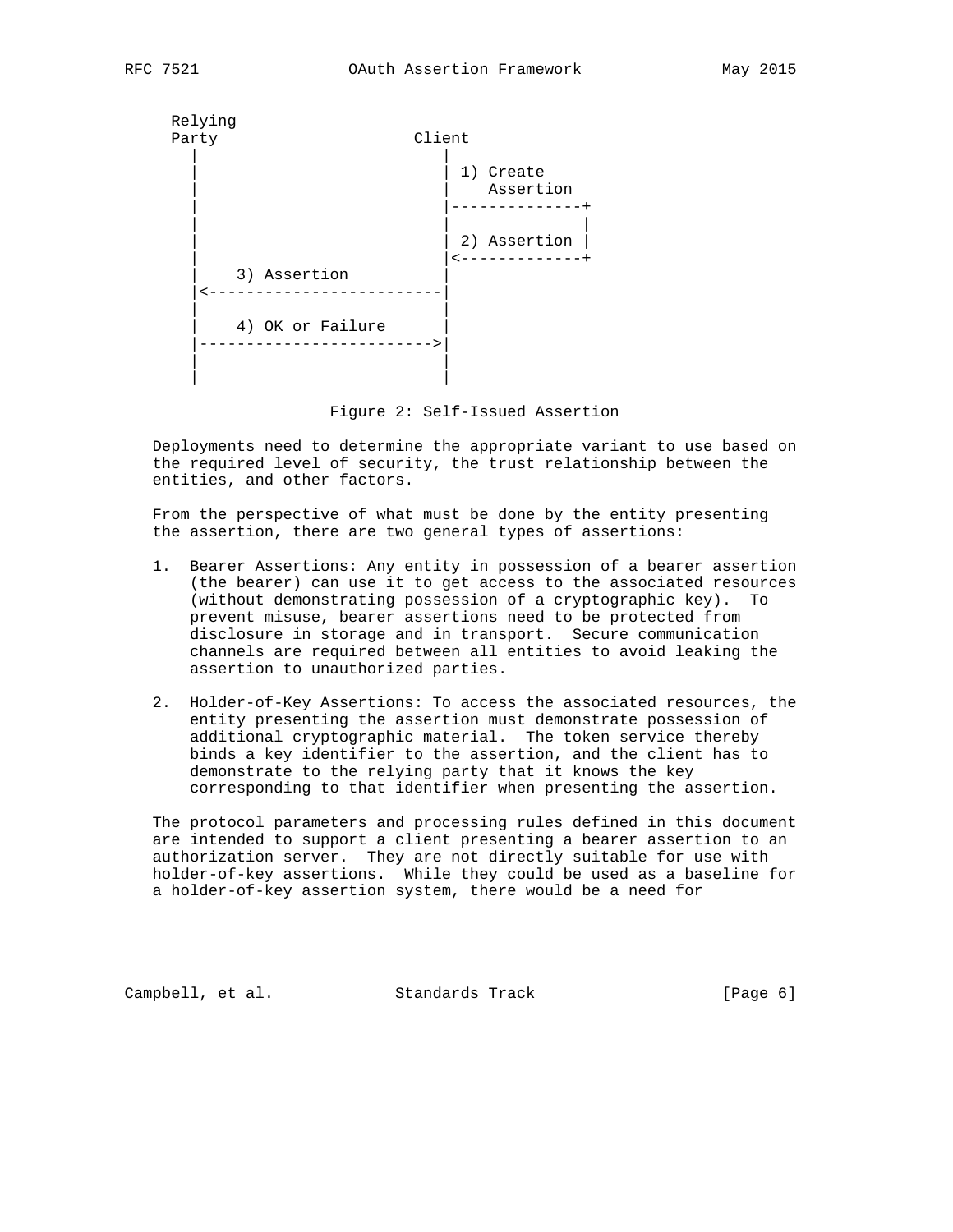additional mechanisms (to support proof-of-possession of the secret key), and possibly changes to the security model (e.g., to relax the requirement for an Audience).

4. Transporting Assertions

 This section defines HTTP parameters for transporting assertions during interactions with a token endpoint of an OAuth authorization server. Because requests to the token endpoint result in the transmission of clear-text credentials (in both the HTTP request and response), all requests to the token endpoint MUST use Transport Layer Security (TLS), as mandated in Section 3.2 of OAuth 2.0 [RFC6749].

4.1. Using Assertions as Authorization Grants

 This section defines the use of assertions as authorization grants, based on the definition provided in Section 4.5 of OAuth 2.0 [RFC6749]. When using assertions as authorization grants, the client includes the assertion and related information using the following HTTP request parameters:

#### grant\_type

 REQUIRED. The format of the assertion as defined by the authorization server. The value will be an absolute URI.

assertion

 REQUIRED. The assertion being used as an authorization grant. Specific serialization of the assertion is defined by profile documents.

scope

 OPTIONAL. The requested scope as described in Section 3.3 of OAuth 2.0 [RFC6749]. When exchanging assertions for access tokens, the authorization for the token has been previously granted through some out-of-band mechanism. As such, the requested scope MUST be equal to or less than the scope originally granted to the authorized accessor. The authorization server MUST limit the scope of the issued access token to be equal to or less than the scope originally granted to the authorized accessor.

 Authentication of the client is optional, as described in Section 3.2.1 of OAuth 2.0 [RFC6749], and consequently, the "client\_id" is only needed when a form of client authentication that relies on the parameter is used.

Campbell, et al. Standards Track [Page 7]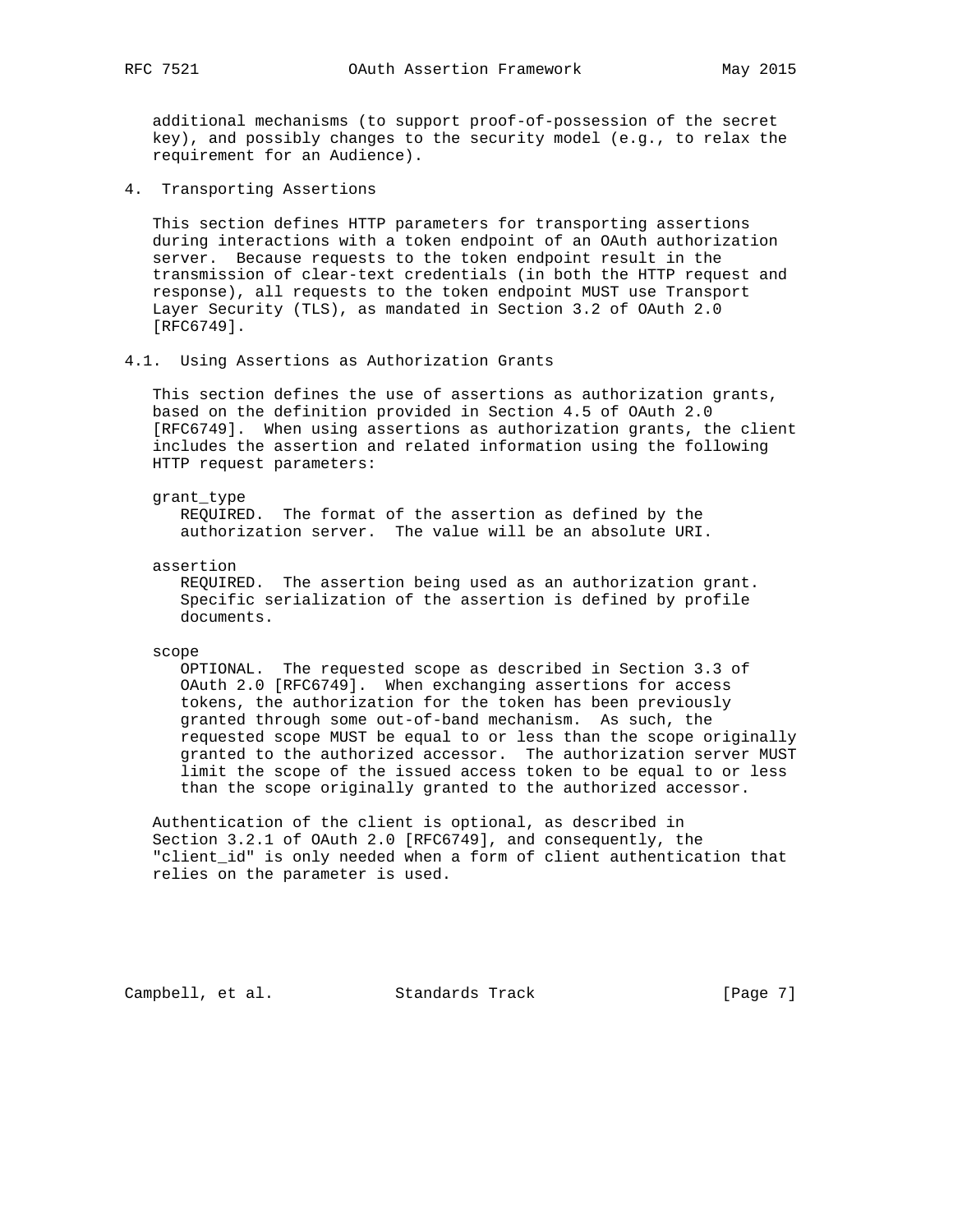The following example demonstrates an assertion being used as an authorization grant (with extra line breaks for display purposes only):

 POST /token HTTP/1.1 Host: server.example.com Content-Type: application/x-www-form-urlencoded

 grant\_type=urn%3Aietf%3Aparams%3Aoauth%3Agrant-type%3Asaml2-bearer& assertion=PHNhbWxwOl...[omitted for brevity]...ZT4

 An assertion used in this context is generally a short-lived representation of the authorization grant, and authorization servers SHOULD NOT issue access tokens with a lifetime that exceeds the validity period of the assertion by a significant period. In practice, that will usually mean that refresh tokens are not issued in response to assertion grant requests, and access tokens will be issued with a reasonably short lifetime. Clients can refresh an expired access token by requesting a new one using the same assertion, if it is still valid, or with a new assertion.

 An IETF URN for use as the "grant\_type" value can be requested using the template in [RFC6755]. A URN of the form urn:ietf:params:oauth:grant-type:\* is suggested.

## 4.1.1. Error Responses

 If an assertion is not valid or has expired, the authorization server constructs an error response as defined in OAuth 2.0 [RFC6749]. The value of the "error" parameter MUST be the "invalid\_grant" error code. The authorization server MAY include additional information regarding the reasons the assertion was considered invalid using the "error\_description" or "error\_uri" parameters.

For example:

 HTTP/1.1 400 Bad Request Content-Type: application/json Cache-Control: no-store { "error":"invalid\_grant", "error\_description":"Audience validation failed" }

Campbell, et al. Standards Track [Page 8]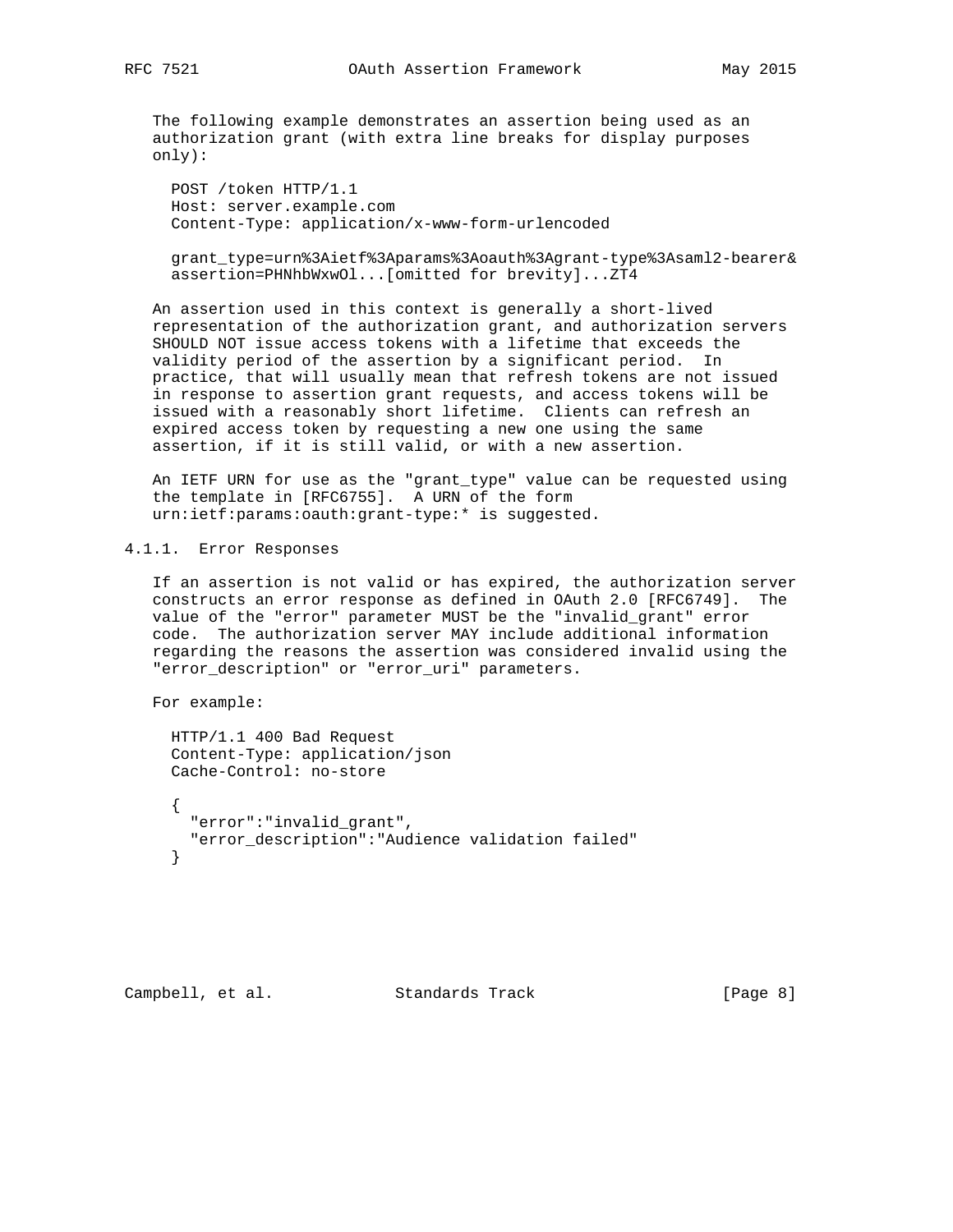## 4.2. Using Assertions for Client Authentication

 The following section defines the use of assertions as client credentials as an extension of Section 2.3 of OAuth 2.0 [RFC6749]. When using assertions as client credentials, the client includes the assertion and related information using the following HTTP request parameters:

client\_assertion\_type

 REQUIRED. The format of the assertion as defined by the authorization server. The value will be an absolute URI.

client\_assertion

 REQUIRED. The assertion being used to authenticate the client. Specific serialization of the assertion is defined by profile documents.

client\_id

 OPTIONAL. The client identifier as described in Section 2.2 of OAuth 2.0 [RFC6749]. The "client\_id" is unnecessary for client assertion authentication because the client is identified by the subject of the assertion. If present, the value of the "client\_id" parameter MUST identify the same client as is identified by the client assertion.

 The following example demonstrates a client authenticating using an assertion during an access token request, as defined in Section 4.1.3 of OAuth 2.0 [RFC6749] (with extra line breaks for display purposes only):

 POST /token HTTP/1.1 Host: server.example.com Content-Type: application/x-www-form-urlencoded

 grant\_type=authorization\_code& code=n0esc3NRze7LTCu7iYzS6a5acc3f0ogp4& client\_assertion\_type=urn%3Aietf%3Aparams%3Aoauth %3Aclient-assertion-type%3Asaml2-bearer& client\_assertion=PHNhbW...[omitted for brevity]...ZT

 Token endpoints can differentiate between assertion-based credentials and other client credential types by looking for the presence of the "client\_assertion" and "client\_assertion\_type" parameters, which will only be present when using assertions for client authentication.

 An IETF URN for use as the "client\_assertion\_type" value may be requested using the template in [RFC6755]. A URN of the form urn:ietf:params:oauth:client-assertion-type:\* is suggested.

Campbell, et al. Standards Track [Page 9]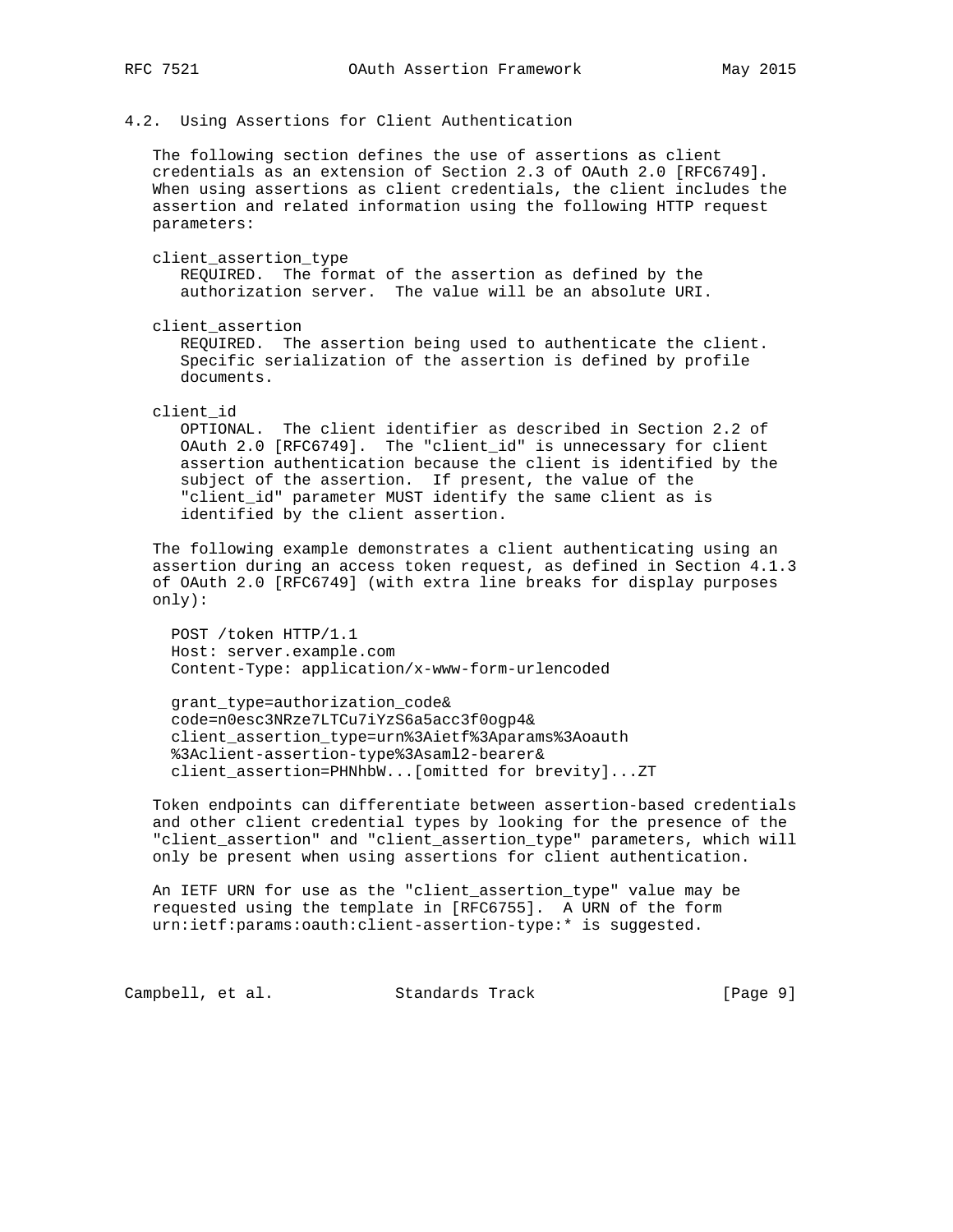## 4.2.1. Error Responses

 If an assertion is invalid for any reason or if more than one client authentication mechanism is used, the authorization server constructs an error response as defined in OAuth 2.0 [RFC6749]. The value of the "error" parameter MUST be the "invalid\_client" error code. The authorization server MAY include additional information regarding the reasons the client assertion was considered invalid using the "error\_description" or "error\_uri" parameters.

```
 For example:
```

```
 HTTP/1.1 400 Bad Request
     Content-Type: application/json
     Cache-Control: no-store
\{ "error":"invalid_client"
       "error_description":"assertion has expired"
     }
```
5. Assertion Content and Processing

 This section provides a general content and processing model for the use of assertions in OAuth 2.0 [RFC6749].

5.1. Assertion Metamodel

 The following are entities and metadata involved in the issuance, exchange, and processing of assertions in OAuth 2.0. These are general terms, abstract from any particular assertion format. Mappings of these terms into specific representations are provided by profiles of this specification.

## Issuer

 A unique identifier for the entity that issued the assertion. Generally, this is the entity that holds the key material used to sign or integrity-protect the assertion. Examples of issuers are OAuth clients (when assertions are self-issued) and third-party security token services. If the assertion is self-issued, the Issuer value is the client identifier. If the assertion was issued by a security token service (STS), the Issuer should identify the STS in a manner recognized by the authorization server. In the absence of an application profile specifying otherwise, compliant applications MUST compare Issuer values using the Simple String Comparison method defined in Section 6.2.1 of RFC 3986 [RFC3986].

Campbell, et al. Standards Track [Page 10]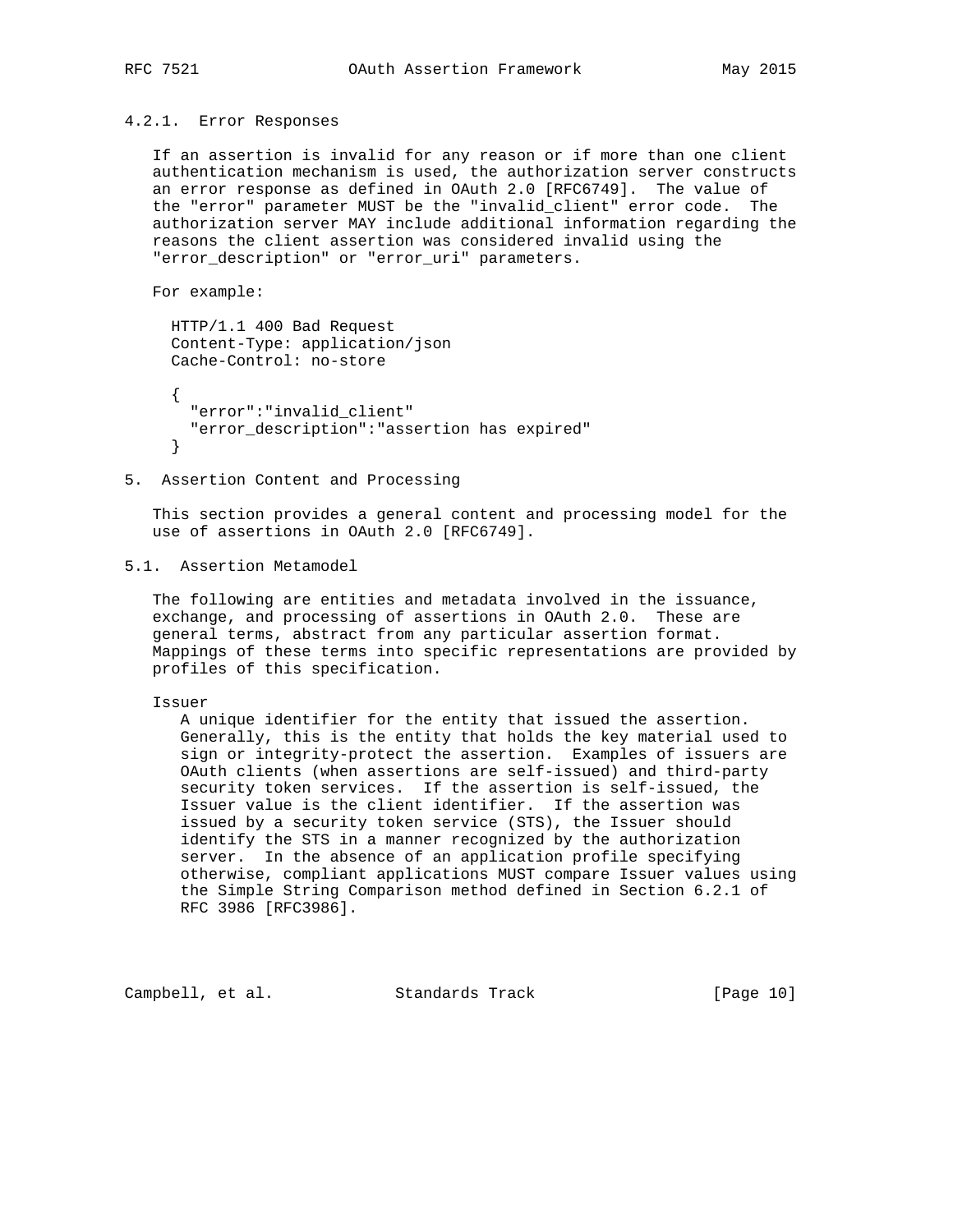### Subject

 A unique identifier for the principal that is the subject of the assertion.

- \* When using assertions for client authentication, the Subject identifies the client to the authorization server using the value of the "client\_id" of the OAuth client.
- \* When using assertions as an authorization grant, the Subject identifies an authorized accessor for which the access token is being requested (typically, the resource owner or an authorized delegate).

#### Audience

 A value that identifies the party or parties intended to process the assertion. The URL of the token endpoint, as defined in Section 3.2 of OAuth 2.0 [RFC6749], can be used to indicate that the authorization server is a valid intended audience of the assertion. In the absence of an application profile specifying otherwise, compliant applications MUST compare the Audience values using the Simple String Comparison method defined in Section 6.2.1 of RFC 3986 [RFC3986].

### Issued At

 The time at which the assertion was issued. While the serialization may differ by assertion format, it is REQUIRED that the time be expressed in UTC with no time zone component.

## Expires At

 The time at which the assertion expires. While the serialization may differ by assertion format, it is REQUIRED that the time be expressed in UTC with no time zone component.

#### Assertion ID

 A nonce or unique identifier for the assertion. The Assertion ID may be used by implementations requiring message de-duplication for one-time use assertions. Any entity that assigns an identifier MUST ensure that there is negligible probability for that entity or any other entity to accidentally assign the same identifier to a different data object.

Campbell, et al. Standards Track [Page 11]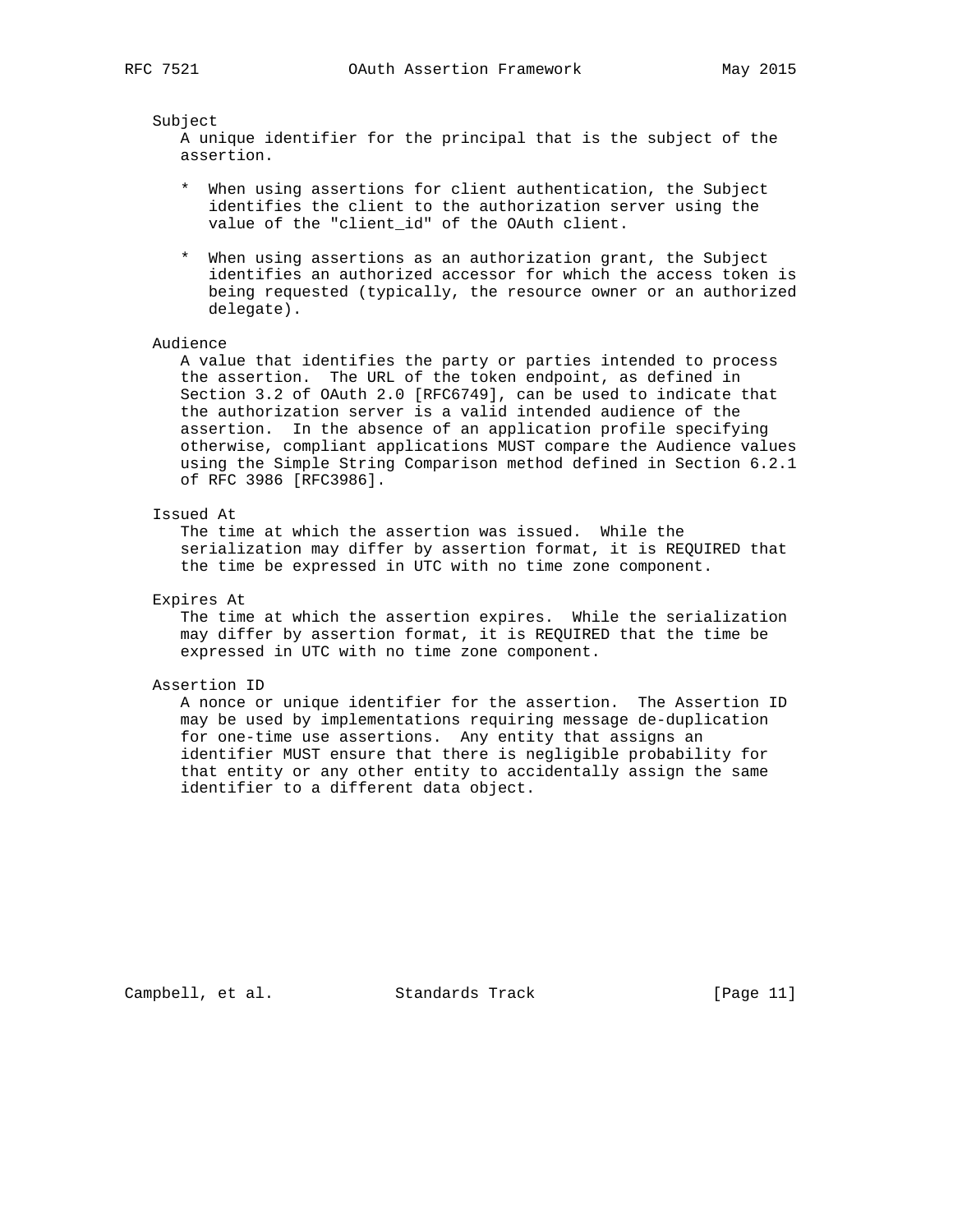- 
- 5.2. General Assertion Format and Processing Rules

 The following are general format and processing rules for the use of assertions in OAuth:

- o The assertion MUST contain an Issuer. The Issuer identifies the entity that issued the assertion as recognized by the authorization server. If an assertion is self-issued, the Issuer MUST be the value of the client's "client\_id".
- o The assertion MUST contain a Subject. The Subject typically identifies an authorized accessor for which the access token is being requested (i.e., the resource owner or an authorized delegate) but, in some cases, may be a pseudonymous identifier or other value denoting an anonymous user. When the client is acting on behalf of itself, the Subject MUST be the value of the client's "client\_id".
- o The assertion MUST contain an Audience that identifies the authorization server as the intended audience. The authorization server MUST reject any assertion that does not contain its own identity as the intended audience.
- o The assertion MUST contain an Expires At entity that limits the time window during which the assertion can be used. The authorization server MUST reject assertions that have expired (subject to allowable clock skew between systems). Note that the authorization server may reject assertions with an Expires At attribute value that is unreasonably far in the future.
- o The assertion MAY contain an Issued At entity containing the UTC time at which the assertion was issued.
- o The authorization server MUST reject assertions with an invalid signature or MAC. The algorithm used to validate the signature or message authentication code and the mechanism for designating the secret used to generate the signature or message authentication code over the assertion are beyond the scope of this specification.
- 6. Common Scenarios

 The following provides additional guidance, beyond the format and processing rules defined in Sections 4 and 5, on assertion use for a number of common use cases.

Campbell, et al. Standards Track [Page 12]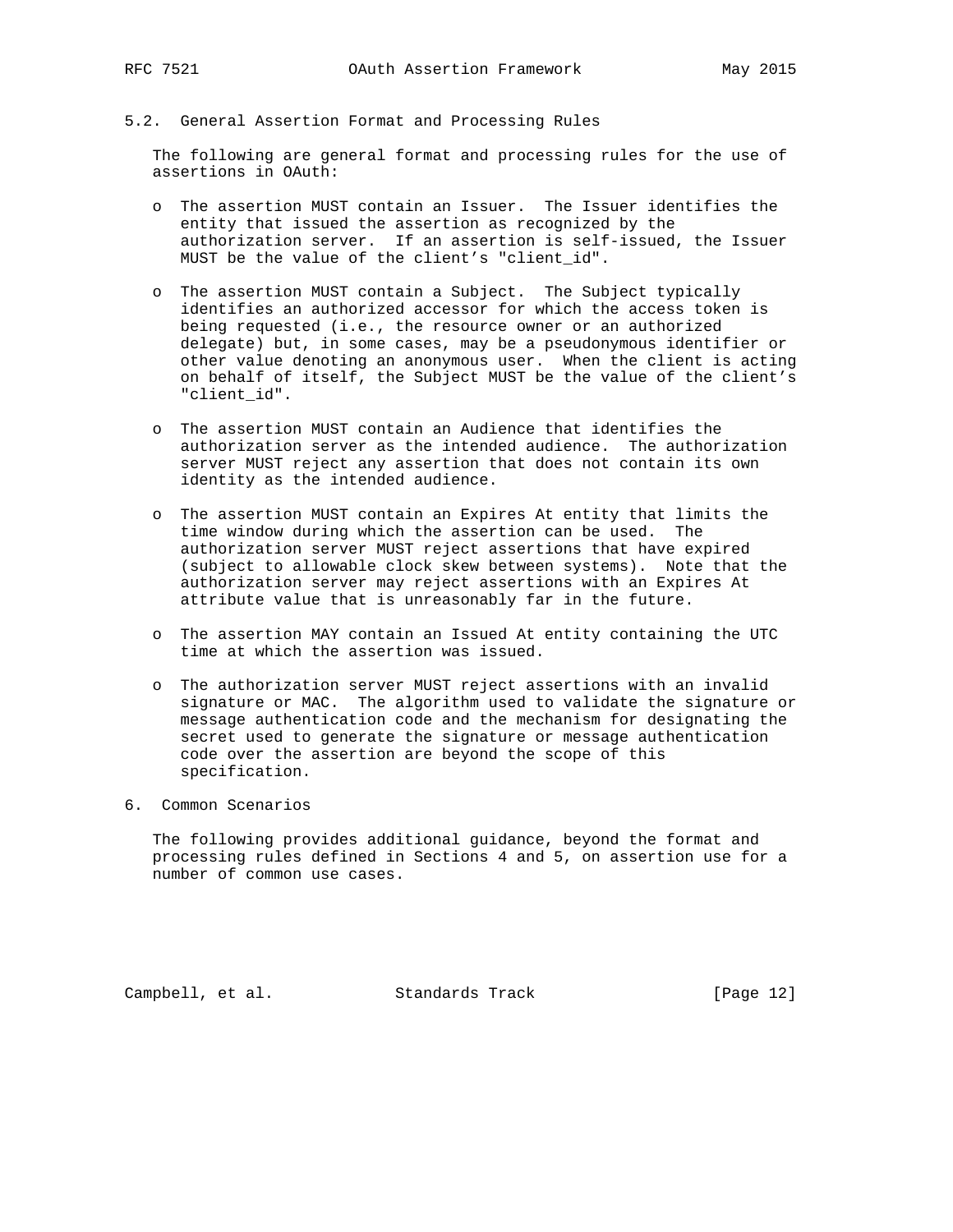## 6.1. Client Authentication

 A client uses an assertion to authenticate to the authorization server's token endpoint by using the "client\_assertion\_type" and "client\_assertion" parameters as defined in Section 4.2. The Subject of the assertion identifies the client. If the assertion is self issued by the client, the Issuer of the assertion also identifies the client.

 The example in Section 4.2 shows a client authenticating using an assertion during an access token request.

## 6.2. Client Acting on Behalf of Itself

 When a client is accessing resources on behalf of itself, it does so in a manner analogous to the Client Credentials Grant defined in Section 4.4 of OAuth 2.0 [RFC6749]. This is a special case that combines both the authentication and authorization grant usage patterns. In this case, the interactions with the authorization server should be treated as using an assertion for Client Authentication according to Section 4.2, while using the "grant\_type" parameter with the value "client\_credentials" to indicate that the client is requesting an access token using only its client credentials.

 The following example demonstrates an assertion being used for a client credentials access token request, as defined in Section 4.4.2 of OAuth 2.0 [RFC6749] (with extra line breaks for display purposes only):

 POST /token HTTP/1.1 Host: server.example.com Content-Type: application/x-www-form-urlencoded

 grant\_type=client\_credentials& client\_assertion\_type=urn%3Aietf%3Aparams%3Aoauth %3Aclient-assertion-type%3Asaml2-bearer& client\_assertion=PHNhbW...[omitted for brevity]...ZT

### 6.3. Client Acting on Behalf of a User

 When a client is accessing resources on behalf of a user, it does so by using the "grant\_type" and "assertion" parameters as defined in Section 4.1. The Subject identifies an authorized accessor for which the access token is being requested (typically, the resource owner or an authorized delegate).

Campbell, et al. Standards Track [Page 13]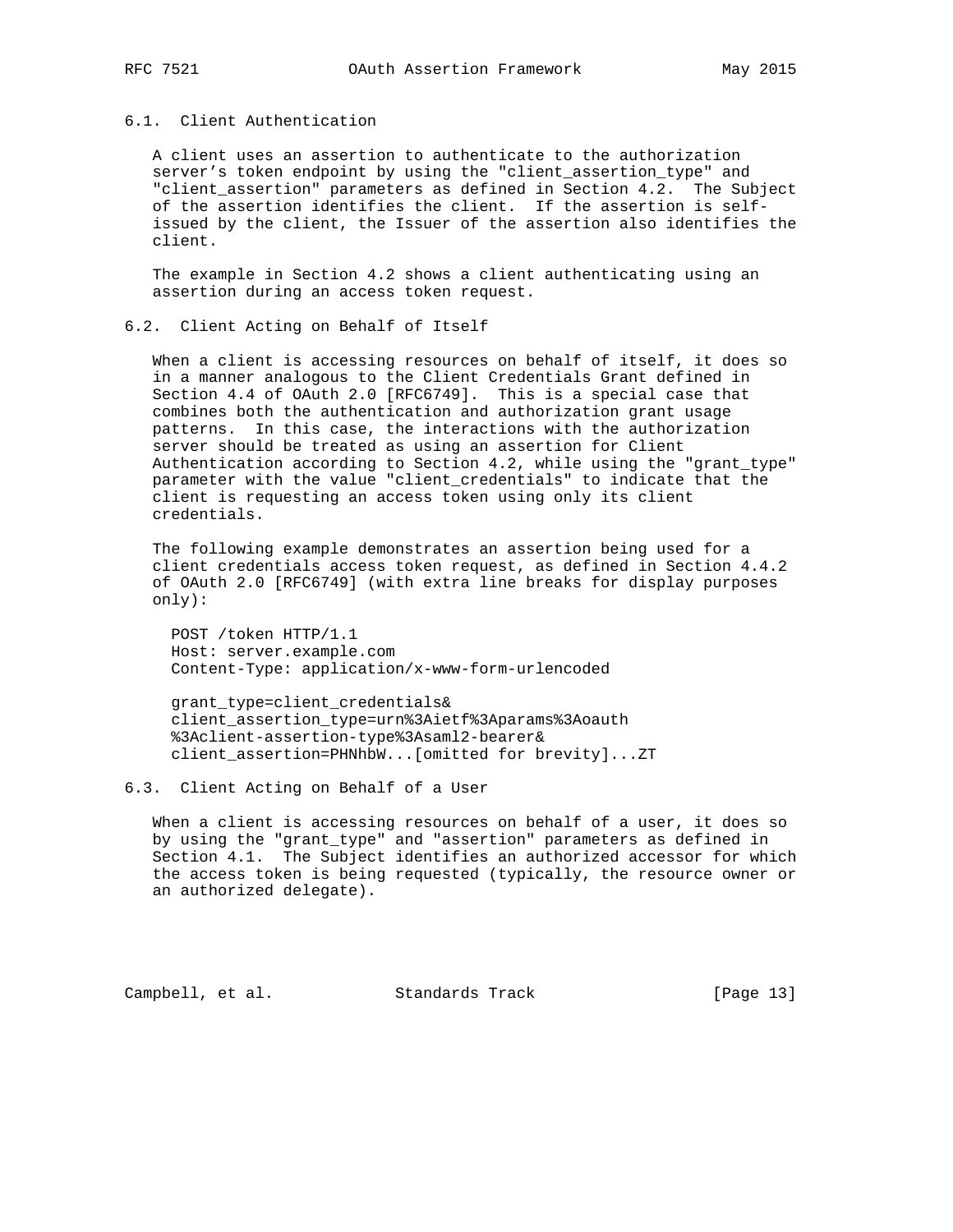The example in Section 4.1 shows a client making an access token request using an assertion as an authorization grant.

6.3.1. Client Acting on Behalf of an Anonymous User

When a client is accessing resources on behalf of an anonymous user, a mutually agreed-upon Subject identifier indicating anonymity is used. The Subject value might be an opaque persistent or transient pseudonymous identifier for the user or be an agreed-upon static value indicating an anonymous user (e.g., "anonymous"). The authorization may be based upon additional criteria, such as additional attributes or claims provided in the assertion. For example, a client might present an assertion from a trusted issuer asserting that the bearer is over 18 via an included claim. In this case, no additional information about the user's identity is included, yet all the data needed to issue an access token is present.

 More information about anonymity, pseudonymity, and privacy considerations in general can be found in [RFC6973].

7. Interoperability Considerations

 This specification defines a framework for using assertions with OAuth 2.0. However, as an abstract framework in which the data formats used for representing many values are not defined, on its own, this specification is not sufficient to produce interoperable implementations.

 Two other specifications that profile this framework for specific assertions have been developed: [RFC7522] uses SAML 2.0 Assertions and [RFC7523] uses JSON Web Tokens (JWTs). These two instantiations of this framework specify additional details about the assertion encoding and processing rules for using those kinds of assertions with OAuth 2.0.

 However, even when profiled for specific assertion types, agreements between system entities regarding identifiers, keys, and endpoints are required in order to achieve interoperable deployments. Specific items that require agreement are as follows: values for the Issuer and Audience identifiers, supported assertion and client authentication types, the location of the token endpoint, the key used to apply and verify the digital signature or MAC over the assertion, one-time use restrictions on assertions, maximum assertion lifetime allowed, and the specific Subject and attribute requirements of the assertion. The exchange of such information is explicitly out of the scope of this specification. Deployments for particular trust frameworks, circles of trust, or other uses cases will need to agree

Campbell, et al. Standards Track [Page 14]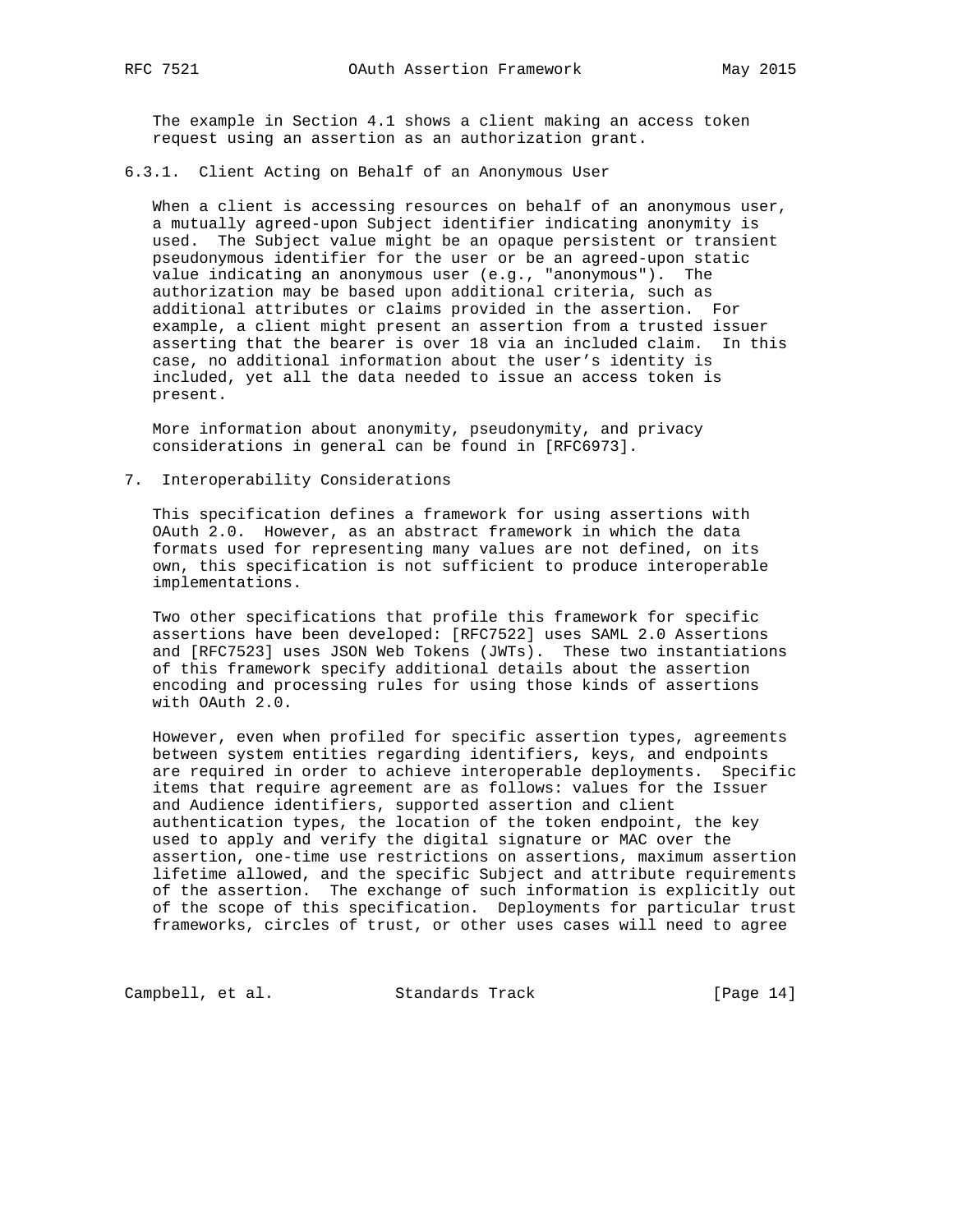among the participants on the kinds of values to be used for some abstract fields defined by this specification. In some cases, additional profiles may be created that constrain or prescribe these values or specify how they are to be exchanged. The "OAuth 2.0 Dynamic Client Registration Core Protocol" [OAUTH-DYN-REG] is one such profile that enables OAuth Clients to register metadata about themselves at an authorization server.

## 8. Security Considerations

 This section discusses security considerations that apply when using assertions with OAuth 2.0 as described in this document. As discussed in Section 3, there are two different ways to obtain assertions: either as self-issued or obtained from a third-party token service. While the actual interactions for obtaining an assertion are outside the scope of this document, the details are important from a security perspective. Section 3 discusses the high level architectural aspects. Many of the security considerations discussed in this section are applicable to both the OAuth exchange as well as the client obtaining the assertion.

 The remainder of this section focuses on the exchanges that concern presenting an assertion for client authentication and for the authorization grant.

# 8.1. Forged Assertion

Threat:

 An adversary could forge or alter an assertion in order to obtain an access token (in the case of the authorization grant) or to impersonate a client (in the case of the client authentication mechanism).

Countermeasures:

 To avoid this kind of attack, the entities must assure that proper mechanisms for protecting the integrity of the assertion are employed. This includes the issuer digitally signing the assertion or computing a MAC over the assertion.

## 8.2. Stolen Assertion

Threat:

 An adversary may be able obtain an assertion (e.g., by eavesdropping) and then reuse it (replay it) at a later point in time.

Campbell, et al. Standards Track [Page 15]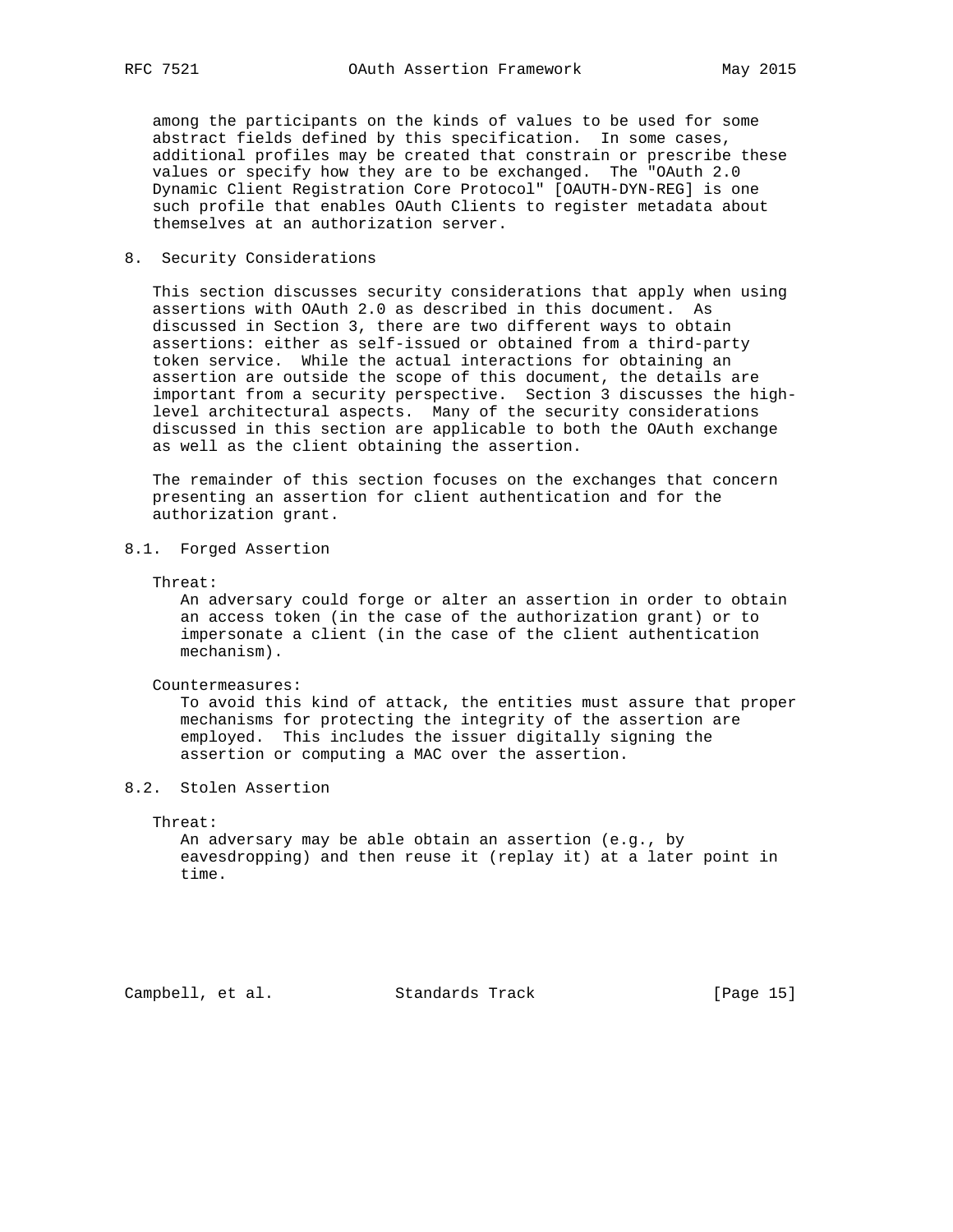#### Countermeasures:

 The primary mitigation for this threat is the use of secure communication channels with server authentication for all network exchanges.

 An assertion may also contain several elements to prevent replay attacks. There is, however, a clear trade-off between reusing an assertion for multiple exchanges and obtaining and creating new, fresh assertions.

 Authorization servers and resource servers may use a combination of the Assertion ID and Issued At/Expires At attributes for replay protection. Previously processed assertions may be rejected based on the Assertion ID. The addition of the validity window relieves the authorization server from maintaining an infinite state table of processed Assertion IDs.

#### 8.3. Unauthorized Disclosure of Personal Information

#### Threat:

 The ability for other entities to obtain information about an individual, such as authentication information, role in an organization, or other authorization-relevant information, raises privacy concerns.

#### Countermeasures:

To address this threat, two cases need to be differentiated:

 First, a third party that did not participate in any of the exchange is prevented from eavesdropping on the content of the assertion by employing confidentiality protection of the exchange using TLS. This ensures that an eavesdropper on the wire is unable to obtain information. However, this does not prevent legitimate protocol entities from obtaining information that they are not allowed to possess from assertions. Some assertion formats allow for the assertion to be encrypted, preventing unauthorized parties from inspecting the content.

 Second, an authorization server may obtain an assertion that was created by a third-party token service and that token service may have placed attributes into the assertion. To mitigate potential privacy problems, prior consent for the release of such attribute information from the resource owner should be obtained. OAuth itself does not directly provide such capabilities, but this consent approval may be obtained using other identity management protocols or user consent interactions; it may also be obtained in an out-of-band fashion.

Campbell, et al. Standards Track [Page 16]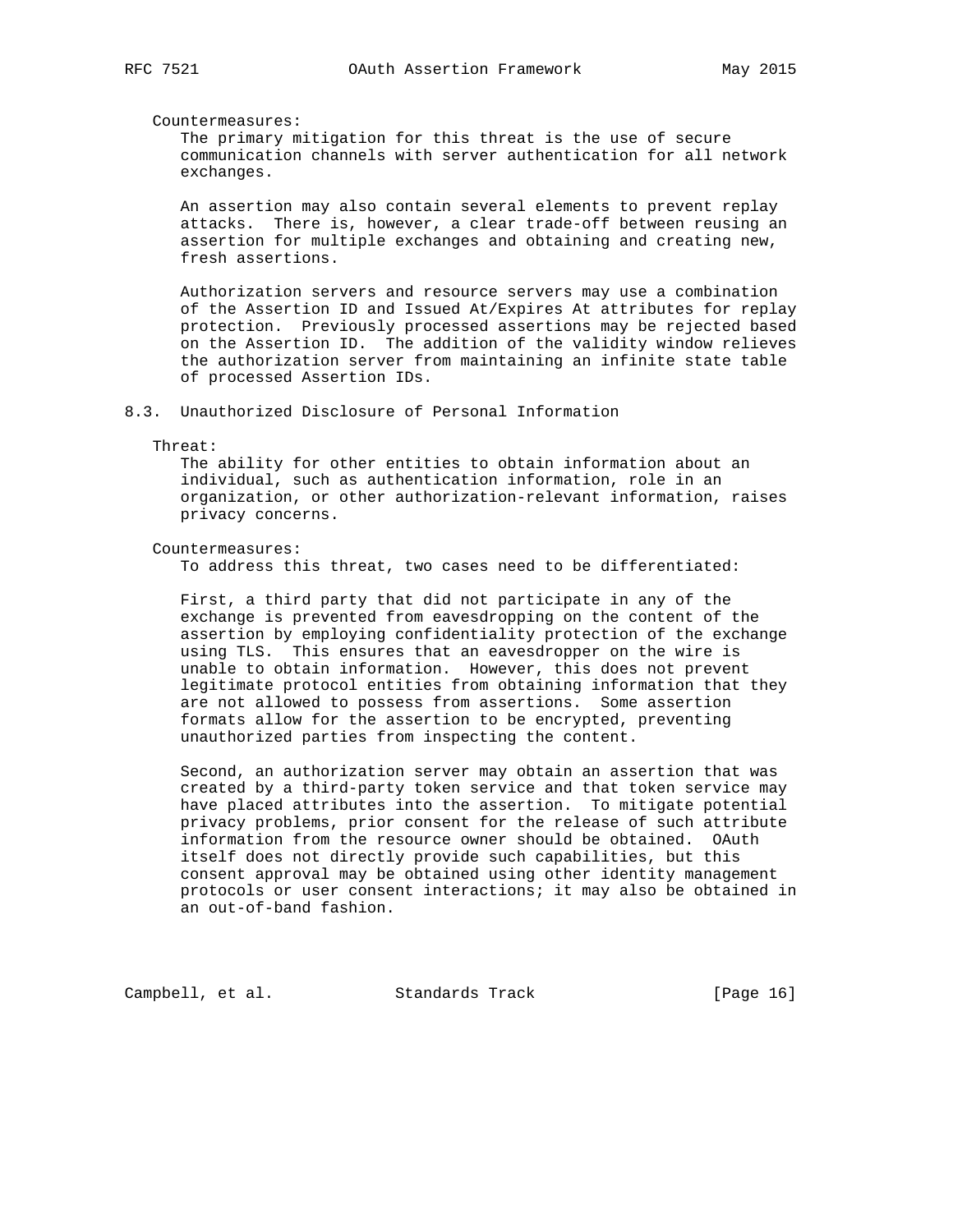For the cases where a third-party token service creates assertions to be used for client authentication, privacy concerns are typically lower, since many of these clients are Web servers rather than individual devices operated by humans. If the assertions are used for client authentication of devices or software that can be closely linked to end users, then privacy protection safeguards need to be taken into consideration.

 Further guidance on privacy friendly protocol design can be found in [RFC6973].

8.4. Privacy Considerations

 An assertion may contain privacy-sensitive information and, to prevent disclosure of such information to unintended parties, should only be transmitted over encrypted channels, such as TLS. In cases where it is desirable to prevent disclosure of certain information to the client, the assertion (or portions of it) should be encrypted to the authorization server.

 Deployments should determine the minimum amount of information necessary to complete the exchange and include only such information in the assertion. In some cases, the Subject identifier can be a value representing an anonymous or pseudonymous user, as described in Section 6.3.1.

9. IANA Considerations

 This section registers three values, as listed in the subsections below, in the IANA "OAuth Parameters" registry established by RFC 6749 [RFC6749].

- 9.1. "assertion" Parameter Registration
	- o Name: assertion
	- o Parameter Usage Location: token request
	- o Change Controller: IESG
	- o Specification Document(s): RFC 7521

Campbell, et al. Standards Track [Page 17]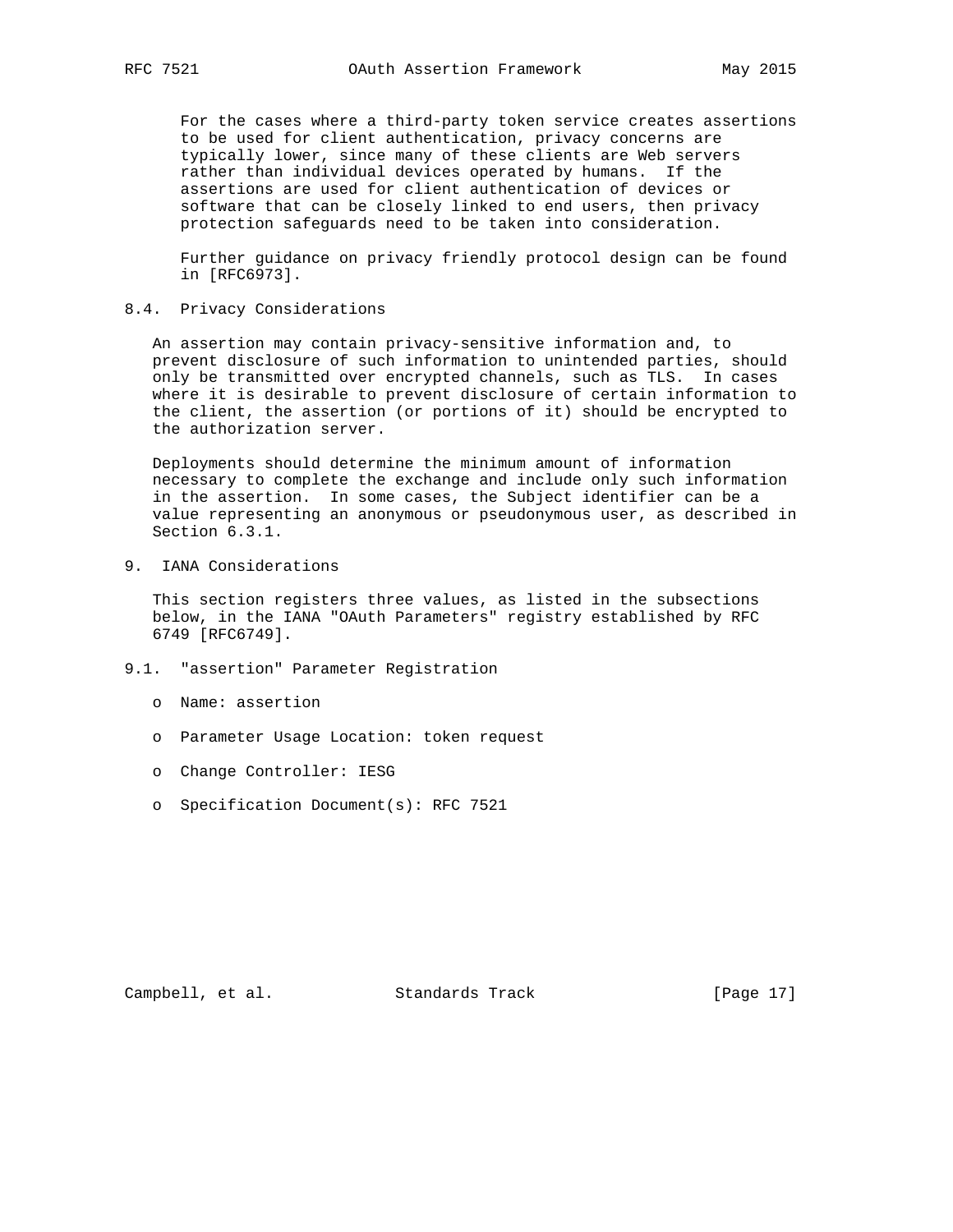- 9.2. "client\_assertion" Parameter Registration
	- o Name: client\_assertion
	- o Parameter Usage Location: token request
	- o Change Controller: IESG
	- o Specification Document(s): RFC 7521
- 9.3. "client\_assertion\_type" Parameter Registration
	- o Name: client\_assertion\_type
	- o Parameter Usage Location: token request
	- o Change Controller: IESG
	- o Specification Document(s): RFC 7521
- 10. References
- 10.1. Normative References
	- [RFC2119] Bradner, S., "Key words for use in RFCs to Indicate Requirement Levels", BCP 14, RFC 2119, DOI 10.17487/RFC2119, March 1997, <http://www.rfc-editor.org/info/rfc2119>.
	- [RFC3986] Berners-Lee, T., Fielding, R., and L. Masinter, "Uniform Resource Identifier (URI): Generic Syntax", STD 66, RFC 3986, DOI 10.17487/RFC3986, January 2005, <http://www.rfc-editor.org/info/rfc3986>.
	- [RFC6749] Hardt, D., Ed., "The OAuth 2.0 Authorization Framework", RFC 6749, DOI 10.17487/RFC6749, October 2012, <http://www.rfc-editor.org/info/rfc6749>.
- 10.2. Informative References

[OASIS.WS-Trust]

 Nadalin, A., Ed., Goodner, M., Ed., Gudgin, M., Ed., Barbir, A., Ed., and H. Granqvist, Ed., "WS-Trust", February 2009, <http://docs.oasis-open.org/ws-sx/ ws-trust/v1.4/ws-trust.html>.

Campbell, et al. Standards Track [Page 18]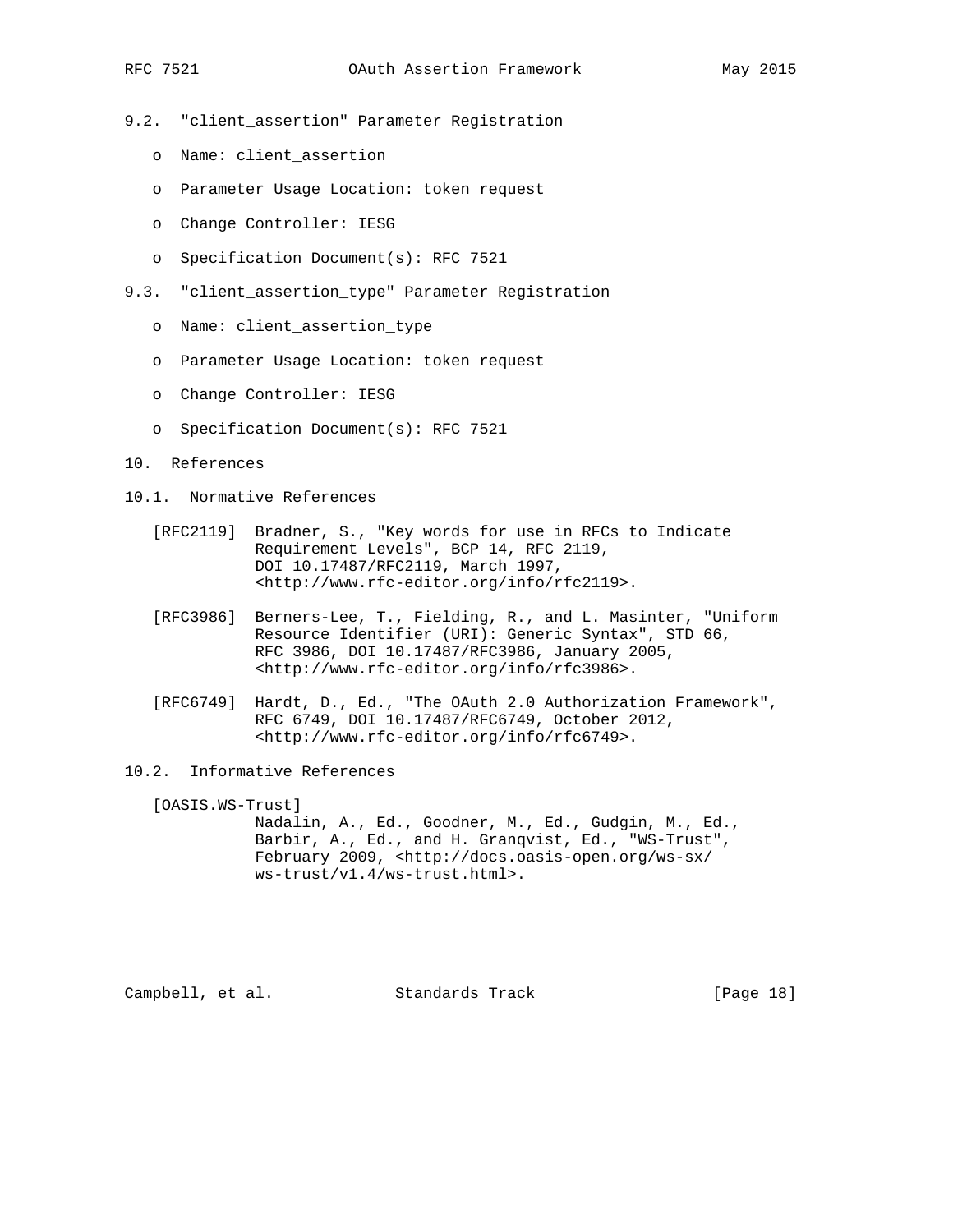[OAUTH-DYN-REG]

- Richer, J., Ed., Jones, M., Bradley, J., Machulak, M., and P. Hunt, "OAuth 2.0 Dynamic Client Registration Protocol", Work in Progress, draft-ietf-oauth-dyn-reg-29, May 2015.
- [RFC6755] Campbell, B. and H. Tschofenig, "An IETF URN Sub-Namespace for OAuth", RFC 6755, DOI 10.17487/RFC6755, October 2012, <http://www.rfc-editor.org/info/rfc6755>.
- [RFC6973] Cooper, A., Tschofenig, H., Aboba, B., Peterson, J., Morris, J., Hansen, M., and R. Smith, "Privacy Considerations for Internet Protocols", RFC 6973, DOI 10.17487/RFC6973, July 2013, <http://www.rfc-editor.org/info/rfc6973>.
- [RFC7522] Campbell, B., Mortimore, C., and M. Jones, "Security Assertion Markup Language (SAML) 2.0 Profile for OAuth 2.0 Client Authentication and Authorization Grants", RFC 7522, DOI 10.17487/RFC7522, May 2015, <http://www.rfc-editor.org/info/rfc7522>.
- [RFC7523] Jones, M., Campbell, B., and C. Mortimore, "JSON Web Token (JWT) Profile for OAuth 2.0 Client Authentication and Authorization Grants", RFC 7523, DOI 10.17487/RFC7523, May 2015, <http://www.rfc-editor.org/info/rfc7523>.

Campbell, et al. Standards Track [Page 19]